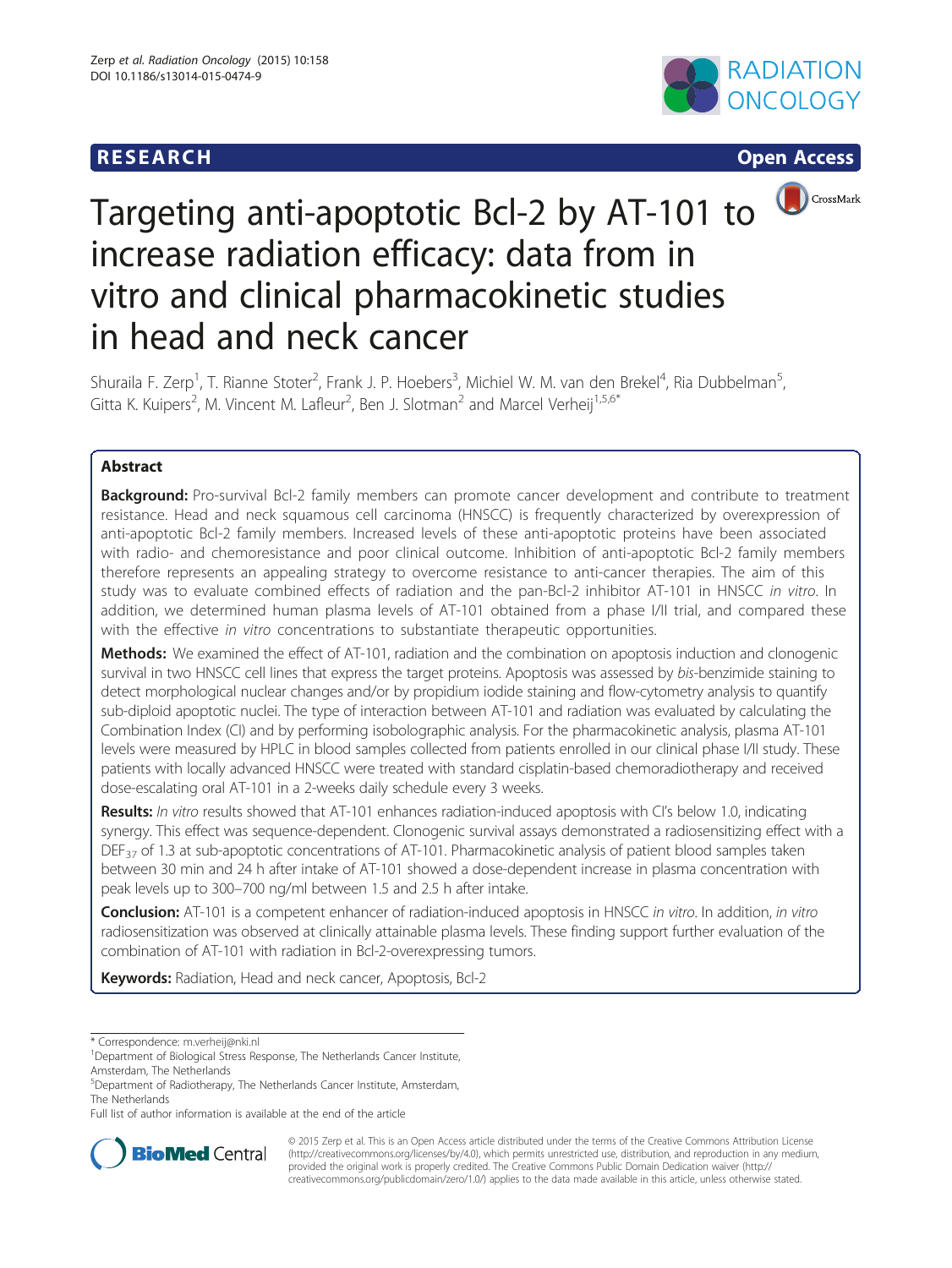## Background

The current standard treatment for advanced head and neck squamous cell cancer (HNSCC) is concurrent platinum-based chemoradiotherapy [\[1](#page-7-0)]. Despite encouraging results, treatment is still associated with significant toxicity and too many locoregional recurrences [[2\]](#page-7-0). Besides dose-escalation strategies, molecular targeted drugs represent a new and promising approach to further improve treatment results [[3](#page-7-0)]. HNSCC is frequently characterized by high expression levels of Bcl-2 family members, in particular anti-apoptotic Bcl-2 and Bcl-xL, which has been associated with radio- and chemoresistance and poor clinical outcome [[4](#page-7-0)–[8](#page-7-0)].

Bcl-2 family proteins are key regulators of apoptotic pathways [\[9\]](#page-7-0). The family consists of the pro-apoptotic Bcl-2 Homology 3 (BH3) domain-only proteins, effector proteins Bax, Bak, and the pro-survival proteins Bcl-2, Bcl-xL, Bcl-w, Bfl-1, Mcl-1 and Bcl-B. Bax and Bak, upon their activation, induce mitochondrial membrane permeabilization by forming large homomultimeric pores. The activity of Bax and Bak is counteracted by the prosurvival Bcl-2 proteins that prevent their homomultimerization. In response to apoptotic stimuli, BH3-only proteins (Bid, Bim, Bad, Puma and Noxa) activate Bax and Bak by direct interaction, by releasing activated Bax and Bak from their pro-survival counterparts, or more indirectly, by liberating other BH3-only proteins from prosurvival Bcl-2 proteins, allowing these to activate Bax and Bak. BH3-mimetics represent a novel class of selective anti-cancer drugs that mimic the function of BH3-only proteins to induce tumor cell kill, and an appealing strategy to overcome resistance to anti-cancer therapies [[10](#page-7-0)].

Gossypol was one of the first natural BH3-mimetics and has been identified as a potent inhibitor of Bcl-xL and Bcl-2 [\[11](#page-7-0)]. It is a polyphenolic dialdehyde derived from natural cottonseed and was originally applied as an anti-fertility agent [[12](#page-7-0)]. Gossypol induces apoptosis in tumor cells with high levels of Bcl-xL and/or Bcl-2 expression, while leaving normal cells with low expression (such as fibroblasts and keratinocytes) relatively un-affected [\[13](#page-7-0), [14\]](#page-7-0). Racemic  $(\pm)$ -gossypol consists of 2 enantiomers: (+)-gossypol and (-)-gossypol. (-)-Gossypol, also indicated as and from here on denoted AT-101, binds with high affinity to Bcl-xL, Bcl-2 and Mcl-1, and is more potent in inducing apoptosis compared to (+)-gossypol [\[11, 13, 15, 16\]](#page-7-0).

Modulation of apoptosis is a promising strategy to improve radiation-induced tumor cell kill [\[3](#page-7-0)]. We demonstrated in a previous study in leukemic cell lines that the combination of radiation and AT-101 induced more apoptosis than the summation of their separate effects [[16\]](#page-7-0). This combined effect was additive to synergistic, consistent with results generated in other tumor cell models [\[17, 18\]](#page-7-0).

Clinical trials have demonstrated that AT-101 is well tolerated as a single agent [\[19](#page-7-0)–[21](#page-7-0)] and in combination with other conventional therapies, including docetaxel/prednisone and cisplatin/etoposide [[22](#page-7-0), [23](#page-7-0)]. In our current phase I/II clinical study, we evaluate the feasibility, toxicity profile and pharmacokinetics of AT-101 in combination with cisplatin-based chemoradiotherapy in patients with locally advanced HNSCC.

The present report describes results from in vitro studies on the interaction between AT-101 and radiation in HNSCC cell lines, and from the pharmacokinetic analyses of our clinical phase I/II study in HNSCC patients. We showed that AT-101 is a potent enhancer of radiationinduced apoptosis in vitro, and importantly, that in vitro radiosensitization was observed at clinically achievable plasma levels.

# Materials and methods

## Reagents

(-)-Gossypol/AT-101 was provided by Ascenta Therapeutics, Inc. (San Diego, CA, USA). Stock solutions were prepared in dimethylsulfoxide to a concentration of 20 mM and stored at 4 °C. Prior to use an aliquot was diluted in Dulbecco's modified Eagle's medium (DMEM; GIBCO-BRL, Paisley, Scotland). Polyclonal rabbit anti-Bcl-xL and anti-Mcl-1 was from Cell Signaling Technology, and monoclonal mouse anti-Bcl-2 from Sigma-Aldrich.

## Cell culture

Two human head and neck squamous cell carcinoma (HNSCC) cell lines were used in this study. UM-SCC-11B was derived from a primary tumor of the larynx. This cell line was established at the laboratory of Dr. T.E. Carey (University of Michigan, Ann Arbor, MI, USA). VU-SCC-OE, an oral cavity carcinoma cell line, was a kind gift of Professor R.H. Brakenhoff (Department of Otolaryngology/Head and Neck Surgery, VU University Medical Center, Amsterdam, The Netherlands). These cell lines were grown in DMEM supplemented with 8 % heatinactivated fetal calf serum, glutamine (2 mM), penicillin  $(50 \text{ U/ml})$  and streptomycin  $(50 \text{ µg/ml})$  in a humidified incubator with 5 %  $CO<sub>2</sub>$  at 37 °C. These cell lines were tested to exclude Mycoplasma infection.

## Western blotting

To assess expression levels of Bcl-2, Bcl-xL, and Mcl-1, Western blot analysis was performed as previously described [[16\]](#page-7-0). Equivalent protein loading was confirmed by total protein staining with 0.4 % Ponceau Red in 3 % trichloroacetic acid for 5 min. In these experiments blots were probed with Bcl-xL polyclonal antibody (1:1000) in 5 % nonfat dry milk, Bcl-2 monoclonal antibody (1:000) in 1 % nonfat dry milk, and Mcl-1 polyclonal antibody (1:1000) in 5 % BSA. After secondary horseradish peroxidase-conjugated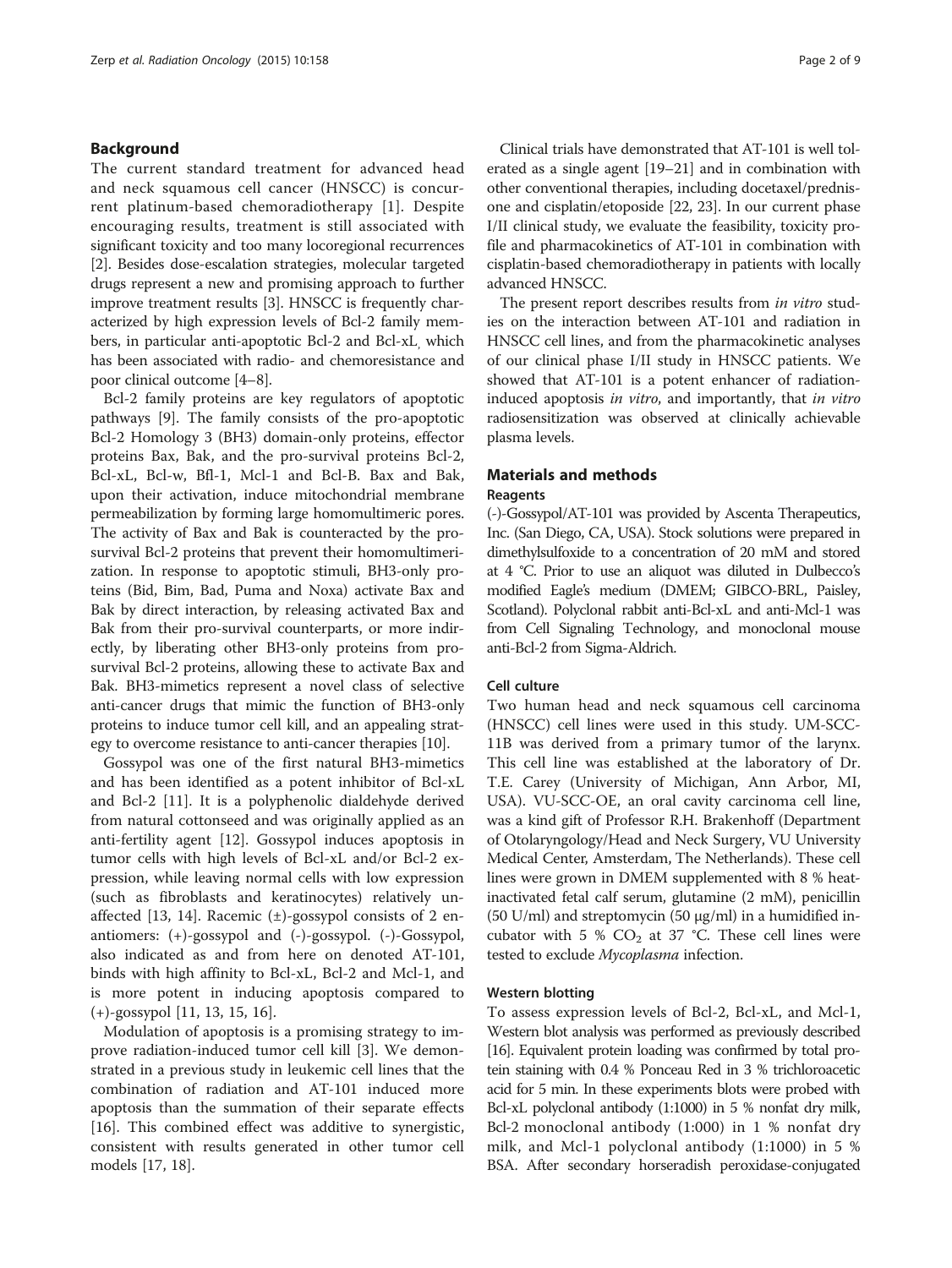antibody incubation, proteins were detected using the ECL detection system (GE Healthcare, Buckinghamshire, UK) and exposed to Amersham Hyperfilm MP (GE Healthcare, Buckinghamshire, UK).

#### Irradiation procedure

For in vitro irradiation experiments, cells were exposed to gamma rays from a Gammacell® 40 Exactor (Best Theratronics Ltd. Ottawa, Ontario, Canada) at a dose rate of approximately 1 Gy/min. In control conditions, cells were sham-irradiated.

## Apoptosis assay

Apoptosis was assessed by staining with bis-benzimide to detect morphological nuclear changes or by propidium iodide staining and FACScan analysis to determine the percentage of subdiploid apoptotic nuclei as described earlier [[16](#page-7-0)].

#### Clonogenic survival assay

Cells were irradiated, 20 h later plated and allowed to attach for 6 h. AT-101 was then added and maintained in the culture medium for another 72 h. AT-101 was subsequently washed away and fresh medium was added. Cells were cultured for at least 14 days to allow colony formation. Colonies were fixed and stained with 0.2 % crystal violet/2.5 % glutaraldehyde. Colonies consisting of 50 cells or more were counted. The surviving fraction of cells was calculated by normalizing plating efficiency values of the treated samples to the untreated controls. Dose enhancement factor was determined at surviving fraction of 0.37 ( $DEF_{37}$ ).

#### Statistical analysis

To characterize the interaction between ionizing radiation and AT-101 the Combination Index (CI) was calculated and isobolographic analysis was performed. The CI was calculated according to the classic isobologram equation described by Chou and Talalay [\[24](#page-7-0)]:  $CI = (D)<sub>1</sub>/(D<sub>x</sub>)<sub>1</sub> + (D)<sub>2</sub>/(D<sub>x</sub>)<sub>2</sub>$ 

In this equation,  $(D_x)_1$  and  $(D_x)_2$  represent the doses  $D_x$  of compounds 1 and 2 alone required to produce an effect, and  $(D)_1$  and  $(D)_2$  represent isoeffective doses D when compounds 1 and 2 are given simultaneously. The Combination Index can either indicate additivity  $(CI = 1)$ , synergism  $(Cl < 1)$  or antagonism  $(Cl > 1)$ . For isobolographic analysis, dose response curves of both AT-101 and radiation were generated using Graph Pad Prism 4.0 software. From each combination effect classic isobolograms were constructed [[25](#page-7-0)]. A combination point below or above the envelope of additivity indicated a synergistic or antagonistic interaction between both stimuli, respectively.

## Clinical phase I/II trial Patient selection criteria

Patients were eligible when aged 18 years or older, with stage III or IV, M0 histologically proven locally advanced inoperable HNSCC of the oral cavity, oropharynx or hypopharynx, and performance status WHO 0–2. Patients had no prior radiotherapy to the head and neck region or prior cisplatin-based chemotherapeutic treatment. Patients were required to have adequate hematologic, liver and renal function, and no uncontrolled arrhythmia. The study was approved by the Ethical Review Committee of The Netherlands Cancer Institute. Signed written informed consent was required before study entry.

#### Study design

Patients received standard cisplatin-based chemoradiotherapy (consisting of 70 Gy delivered in 35 fractions over 7 weeks, concurrently with 3-weekly 100  $mg/m<sup>2</sup>$ cisplatin i.v.) combined with dose-escalating oral administration of AT-101 in a 2-weeks daily schedule every 3 weeks. The starting dose of AT-101 was 10 mg daily and dose-escalation was in steps of 10 mg. Based on previously reported pharmacokinetic parameters [\[26](#page-7-0)] AT-101 was daily administered 2 h prior to fractionated radiation. The primary endpoint of this study was tolerability of AT-101 administration in combination with standard chemoradiotherapy. Secondary endpoints included pharmacokinetics of AT-101.

## Pharmacokinetic evaluation

Blood samples were collected at 30 min after AT-101 intake, and after 1, 2, 3, 4, 5, 6, 7, 8 and 24 h. The 3 ml whole blood samples were collected in EDTA tubes and mixed with 0.3 ml 0.2 M freshly prepared reduced gluthatione, and centrifuged at 4 °C. After centrifugation the plasma was transferred in equal portions into 2 tubes containing 75 μl 25 mM acetonitrile maleic anhydride that was air-dried. The samples were stored at −80 °C until analysis. Plasma concentrations of AT-101 were determined by an HPLC-UV method derived from literature [[26](#page-7-0)] which was optimized and validated. In short, an Agilent Zorbax Stable Bond C-18 column (150 x 4.6 mm I.D. 3.5 μm particle size) was used. Mobile phase consisted of 20 % 10 mM  $KH_2PO_4$  : 80 % acetonitrile, at the flow rate of 1.0 ml/min. AT-101 was detected with a UV detector at 236 nm. Quantification was performed using calibration standards. An accelerated stability study was conducted at four different temperatures (37 °C, 21 °C, 4 °C and −20 °C) and led to a prediction of approximately 88.7 % of the original AT-101 concentration in the patient samples up to four years of storage at −80 °C.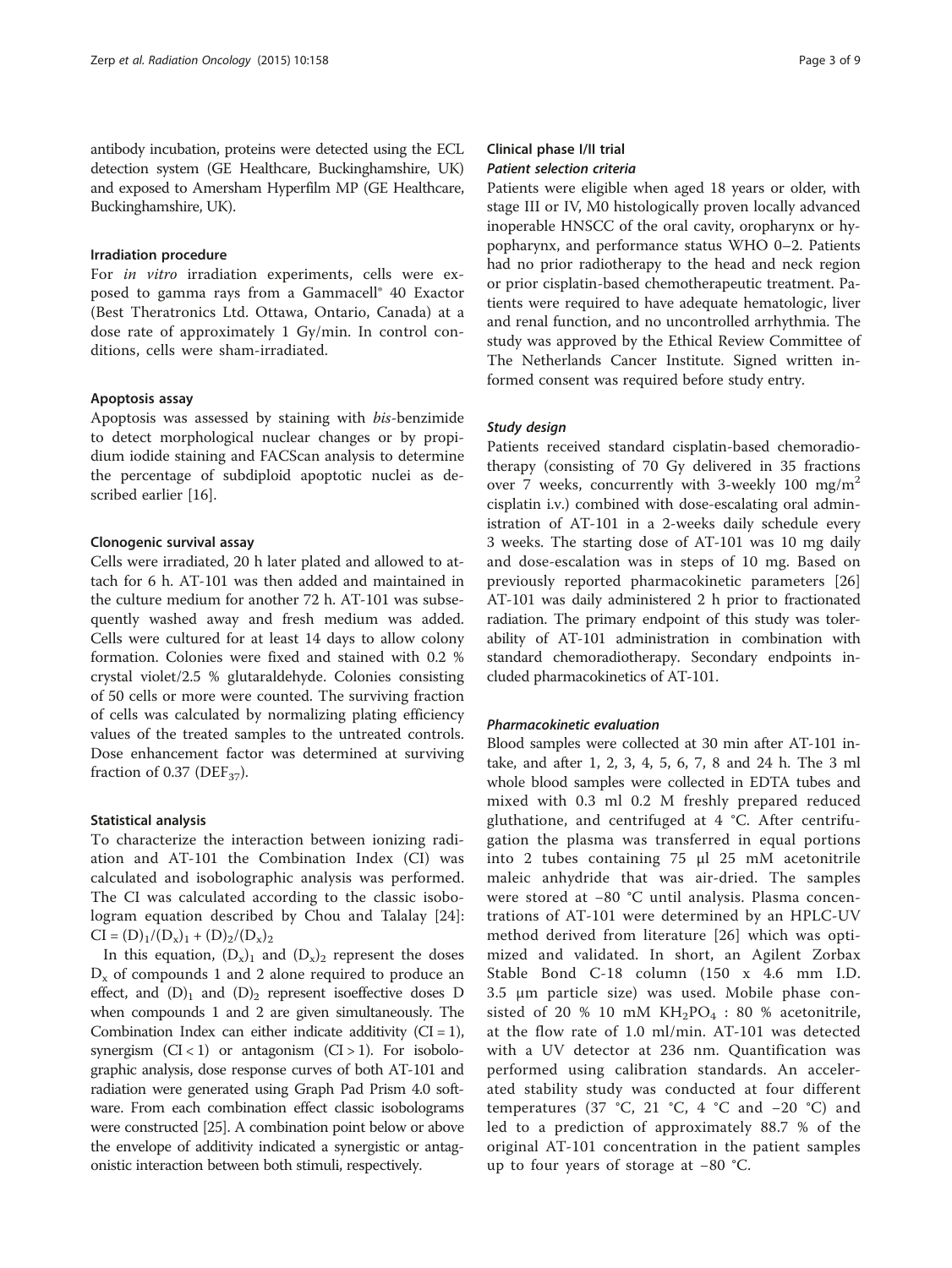## Results

### AT-101 target proteins are expressed in HNSCC cell lines

Western blot analysis demonstrated that HNSCC cell lines, specifically UM-SCC-11B, UM-SCC-14C, UM-SCC-22A and VU-SCC-OE, all expressed the anti-apoptotic proteins Bcl-xL, Bcl-2, and Mcl-1 (Fig. 1). Further investigation revealed that all four cell lines showed responsiveness to both radiation and AT-101 with  $ED_{50}$  values between 6 Gy and 16 Gy for radiation and  $ED_{50}$  values between 16 μM and 44 μM for AT-101. We continued our experiments with UM-SCC-11B and VU-SCC-OE since Bcl-xL and Bcl-2, the major targets of AT-101, were most prominently expressed in UM-SCC-11B and VU-SCC-OE, respectively. Mcl-1, a less predominant target of AT-101, was expressed at lower amounts.

## Radiation and AT-101 induce apoptosis in HNSCC cell lines

Radiation and AT-101 induced apoptosis in a time- and dose-dependent fashion (Fig. [2\)](#page-4-0). UM-SCC-11B showed a steep dose–response curve up to 25 μM AT-101; in this cell line no further increase in apoptosis was detected up to 100 μM AT-101. Inserts show the time-dependency for both treatments. Apoptosis, induced by radiation and AT-101, as well as the combinations, results of which are described in the next paragraph, could be inhibited by pan-caspase inhibitor Z-VAD-FMK. In addition, we verified apoptosis induction by determining caspase 3 activation by methods described in [[27](#page-7-0)] data not shown).

#### Combined effects of radiation and AT-101 are synergistic

As demonstrated in Fig. [3a and b,](#page-5-0) the combination of radiation and AT-101 leads to a more than additive apoptotic effect. Isobolographic analysis, a statistical method to determine the type of interaction, shows a synergistic increase of apoptosis in VU-SCC-OE (Fig. [3c\)](#page-5-0). Isobolographic analysis could not be performed in UM-SCC-11B, because the maximum levels of apoptosis induced by either radiation or AT-101 in these cells did not exceed the apoptosis levels after combined treatment, implicating synergy. Consistent with this observation the CI's are below 1.0, in these cells.



## Synergistic interactions between radiation and AT-101 are sequence dependent

Previously, it has been shown in other cell systems that the synergistic interaction between radiation and AT-101 can be sequence-dependent [[16, 18\]](#page-7-0). We therefore also assessed this phenomenon in our HNSCC cell lines by comparing AT-101 administration 24 h before, during and 24 h after irradiation. Only when radiation preceded AT-101 treatment, this synergistic increase of apoptosis was found (Fig. [4](#page-5-0)).

#### Clonogenic survival assays

To determine the impact of AT-101 on long-term survival after radiation, we performed clonogenic survival assays. At concentrations of AT-101 below 2 μM (i.e. in the range where no significant apoptosis induction was found; Fig. [2\)](#page-4-0) no significant decrease in clonogenic survival was observed (data not shown). Fig. [5](#page-5-0) shows that AT-101 at a final concentration of 1 μM reduced clonogenic survival after radiation (DEF<sub>37</sub> = 1.3), consistent with a radiosensitizing effect of AT-101.

## Pharmacokinetic analysis in patient samples

In an ongoing phase I/II trial, patient blood samples were collected between 30 min and 24 h after oral intake of AT-101. Two dose levels could be analyzed; 10 mg ( $n = 13$ ) and 20 mg ( $n = 1$ ). Fig. [6](#page-6-0) shows the pharmacokinetic profiles with a dose-dependent increase in plasma concentration, peaking between 1.5 and 2.5 h at approximately 300 and 700 ng/ml for the 10 mg and 20 mg dose level, respectively. These levels correspond with 0.6–1.35 μM AT-101.

## **Discussion**

Despite significant improvements in the treatment of patients with inoperable head and neck cancer, recurrence rates remain unacceptably high. Thus, there is a clear need to develop new therapeutic approaches to further enhance the anti-tumor efficacy of existing standard regimens, such as cisplatin-based chemoradiotherapy. Overexpression of anti-apoptotic members of the Bcl-2 family is frequently observed in HNSCC and has been associated with resistance to radio- and chemotherapy and with poor prognosis [[4](#page-7-0)–[8](#page-7-0)]. Therefore, in the present studies we focused on AT-101, a BH3 mimetic and small molecule inhibitor of prosurvival Bcl-2 proteins, and its potential to increase the cytotoxic effect of radiation in HNSCC in vitro. Our results show that AT-101, only when added after radiation, enhances apoptosis to synergistic levels, and acts as a radiosensitizer in clonogenic survival assays. To address the question whether the effective in vitro concentrations of AT-101 correspond with those achievable in a clinical setting, we determined AT-101 plasma levels in a subset of patients included in our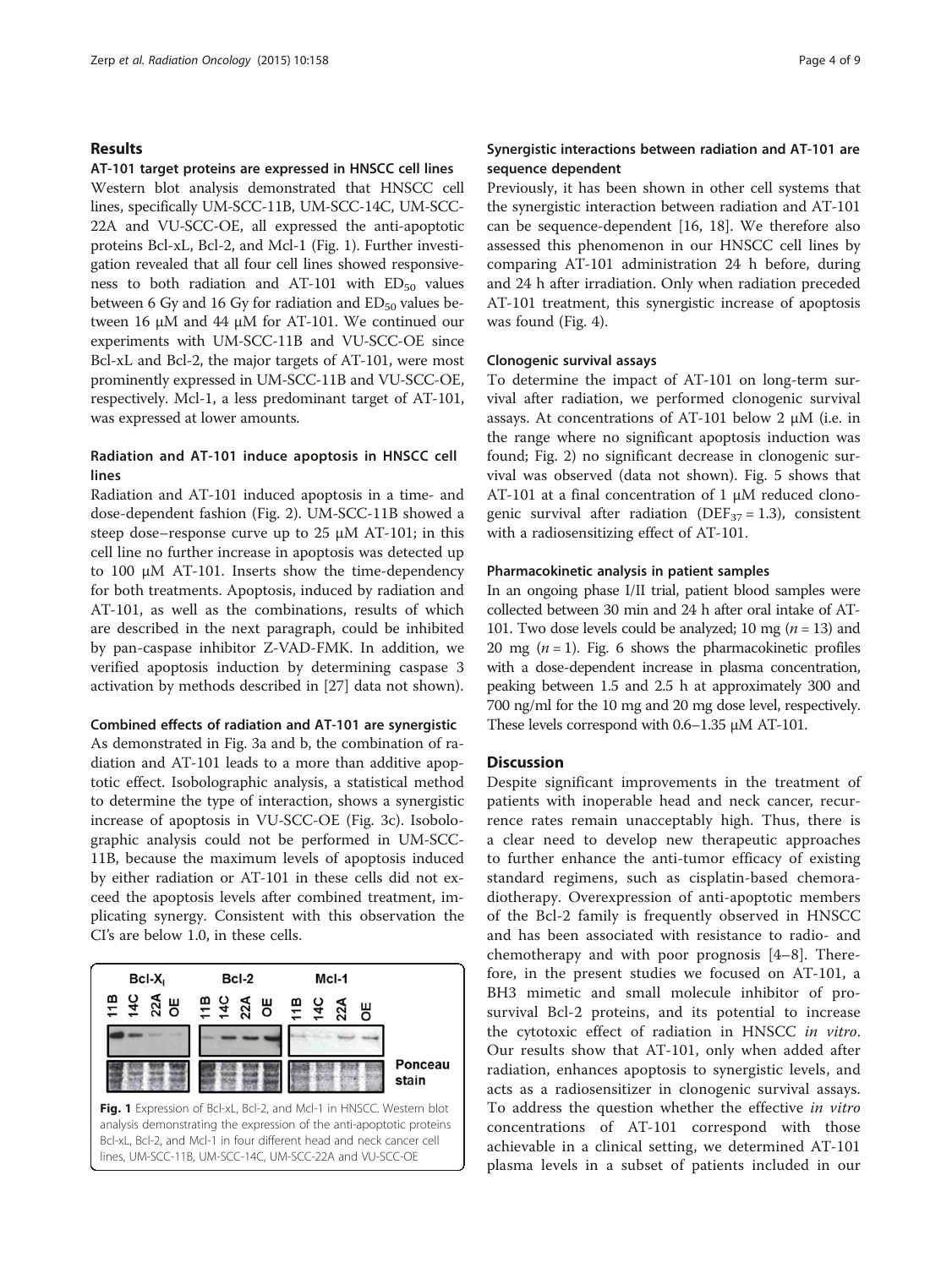<span id="page-4-0"></span>

phase I/II trial. Indeed, plasma levels of AT-101 were comparable with the low micromolar radiosensitizing concentrations in vitro.

A synthetic class of BH3 mimetics that has been developed recently shows interesting results regarding their capacity to radiosensitize cancer cells, including ABT-737, a molecule with high affinity for Bcl-2 and Bcl-xL, and its analogue the clinically more favorable, ABT-263. These compounds do not or only weakly target Mcl-1 [[28, 29\]](#page-7-0), whereas AT-101 demonstrates a more favorable binding profile towards Mcl-1 [\[30\]](#page-7-0). Studies with ABT-737 and ABT-263 now suggest that Mcl-1 plays a role in resistance to these compounds [[28, 31\]](#page-7-0). A recent study on radiation and BH3 mimetics in breast cancer showed treatment with ABT-737 alone elevated Mcl-1. ABT-737 together with radiation, however, demonstrated a synergistic effect on breast cancer cells by downregulation of Mcl-1 [[32\]](#page-7-0). Also a study on pancreatic cancer cells evaluated Mcl-1 as a target for radiosensitization [[33\]](#page-7-0). These studies suggest that ABT-737 or ABT-263 may be suboptimal to target Mcl-1, in particular in combination with radiation.

AT-101, the cis- or (-)-enantiomer of racemic Gossypol, is a naturally occurring polyphenolic dialdehyde derived from cottonseed. Gossypol enantiomers, including AT-101, have been used as cytotoxic agents in vitro and in vivo using different tumor cell lines from both solid [[13](#page-7-0)–[15](#page-7-0), [34](#page-7-0), [35\]](#page-7-0) and leukemic origin [[16\]](#page-7-0). Importantly, only minimal effects were observed on normal cells [[13, 14](#page-7-0)], indicating a certain degree of tumor selectivity. Several groups have investigated the combined effects of AT-101 and chemo- or radiotherapy [\[17, 18](#page-7-0), [36](#page-7-0)]. In human prostate cancer cells, AT-101 potently enhanced radiation-induced apoptosis and growth inhibition and reduced clonogenic survival [[18\]](#page-7-0). We showed in two human leukemic cell lines an additive to synergistic interaction between radiation and AT-101 [[16\]](#page-7-0). Interestingly, HNSCC cell lines made resistant to cisplatin retained their apoptosis sensitivity towards AT-101 [[13, 34\]](#page-7-0). In vivo, the anti-tumor effect of AT-101 has been tested as single agent [[37\]](#page-7-0) and in combination with radiation [\[18\]](#page-7-0) and chemotherapy [[38](#page-7-0)]. In an orthotopic xenograft model of HNSCC with high Bcl-xL expression, daily i.p. injection of AT-101 resulted in a significant tumor growth delay as compared to control animals [[37](#page-7-0)]. Histopathological analysis showed a decrease in mitotic index and an increase in apoptosis in the AT-101-treated tumors. Treatment was well tolerated, as reversible moderate weight loss was the only observed side effect. In a prostate cancer xenograft model daily oral AT-101 was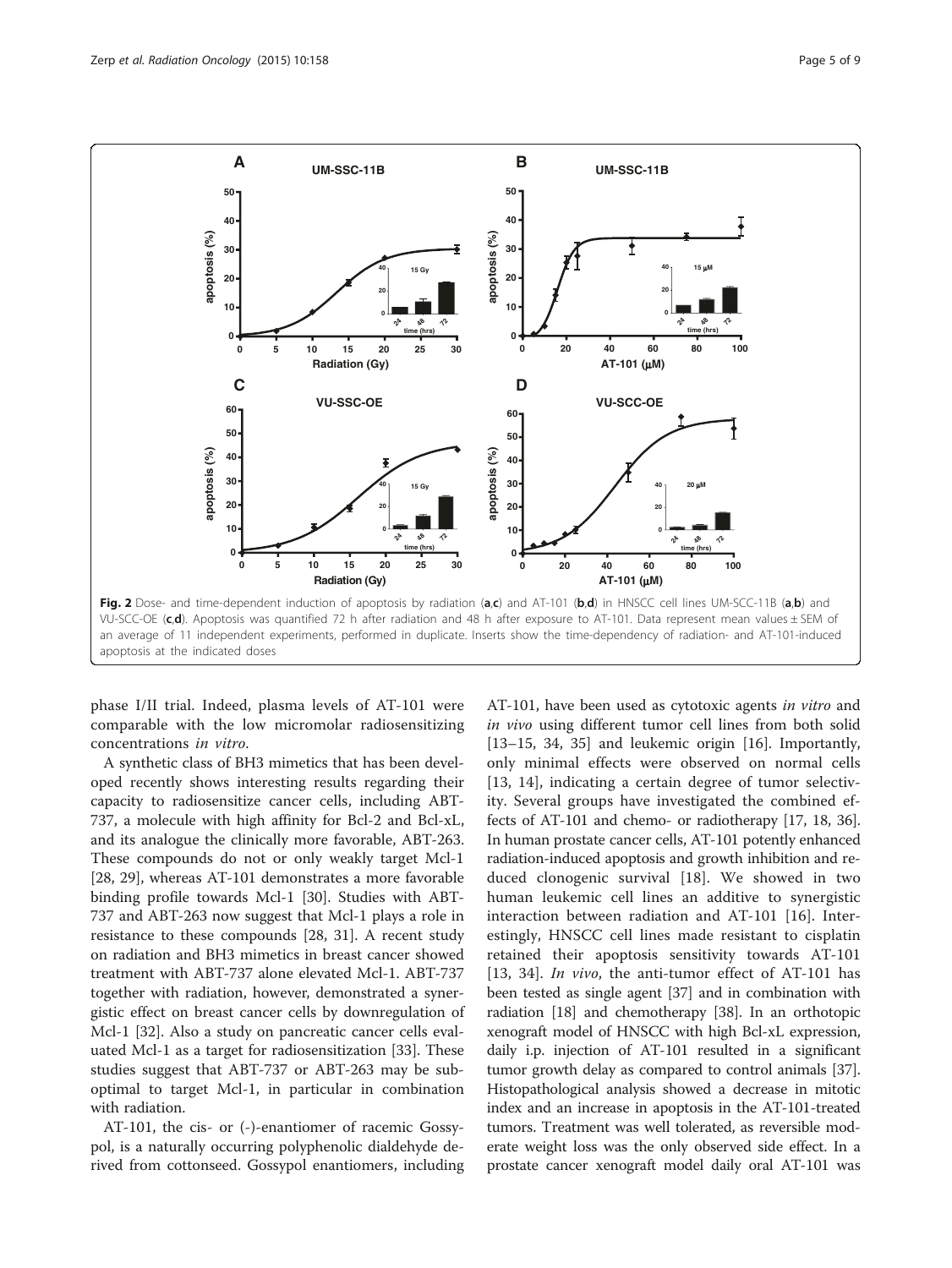<span id="page-5-0"></span>

compared with fractionated radiotherapy and with the combination of both [\[18](#page-7-0)]. Especially when larger tumors were treated, only the combination of AT-101 and radiation achieved significant anti-tumor activity. Tumor tissue specimens showed not only a significant increase in apoptosis after combined treatment, but also a strong inhibition of tumor angiogenesis. No significant weight loss or obvious organ toxicities were observed. From these experimental studies it can be concluded that AT-101 has significant anti-cancer activity as single agent, but is much more effective in combination with other cytotoxic regimens like cisplatin and radiation therapy. Upon oral administration, it has demonstrated little toxic side effects in animals.

Clinical studies on AT-101 as single agent or combined with chemotherapy are limited, but indicate good tolerability [[19](#page-7-0)–[23](#page-7-0)]. Clinical experience with AT-101 in combination with (chemo-)radiotherapy is even sparser





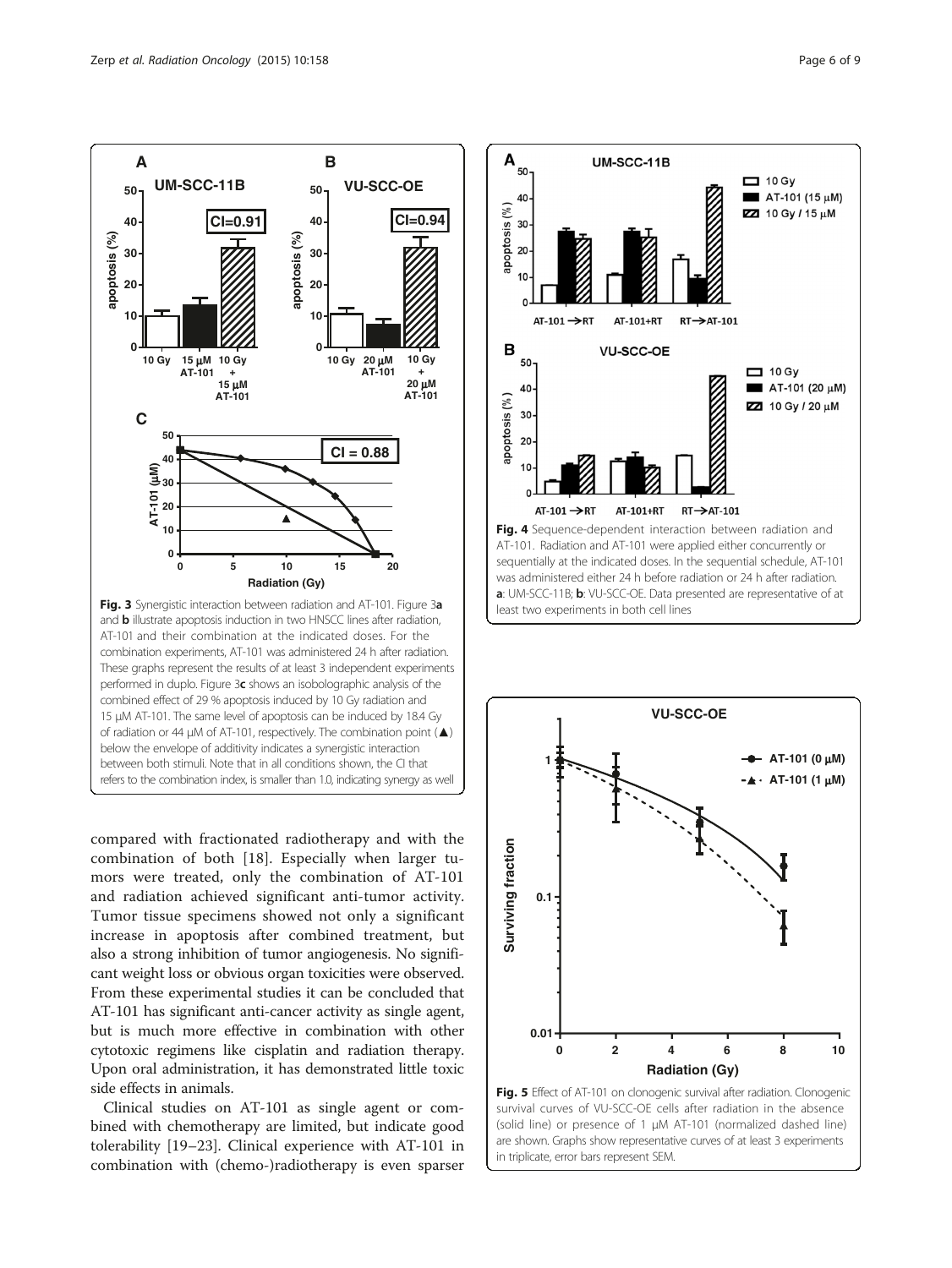<span id="page-6-0"></span>

[[39\]](#page-8-0), but accumulating from several ongoing or recently completed phase I studies, including ours in HNSCC.

In the present studies, we demonstrate a dose- and time-dependent increase in apoptosis by radiation and AT-101 in two human HNSCC cell lines expressing the pro-survival Bcl-2 family members Bcl-xL, Bcl-2, and Mcl-1, all established targets of AT-101. By performing isobolographic analysis and calculating the Combination Indices, we characterized the type of interaction between both treatments as synergistic. These findings are in agreement with the results from studies using other cell systems [[16, 18](#page-7-0)]. We also found that this synergistic interaction between radiation and AT-101 was only present when AT-101 was added after radiation, as observed in other cell systems as well [\[16, 18](#page-7-0)]. This apparent sequence-dependency is poorly understood and thought to be cell cycle related [\[18\]](#page-7-0). In a previous study [[16\]](#page-7-0), we provided evidence that activation of the SAPK/ JNK signal transduction pathway plays a significant role in AT-101-induced apoptosis. Because radiation is a well-known activator of SAPK/JNK [[40\]](#page-8-0) and it has been shown that SAPK/JNK translocates to the mitochondria upon irradiation where it phosphorylates and inactivates Bcl-xL, Bcl-2 and Mcl-1 [\[41](#page-8-0)–[43\]](#page-8-0), this mechanism may provide an alternative explanation for the observed sequencedependency.

It has been shown that genetic or pharmacological modulation of radiation-induced apoptosis frequently also impacts on radiosensitivity [[44, 45\]](#page-8-0). Therefore, we evaluated the effect of AT-101 on clonogenic survival after irradiation. Indeed, at concentrations that do not induce significant levels of apoptosis, a clear radiosensitizing effect was observed. This radiosensitizing potential of AT-101 most likely depends on the cell type studied, as it has been demonstrated in certain cell systems [[17, 36](#page-7-0)], but not in others [[16](#page-7-0)]. In a number of different tumor cell lines, including HNSCC, radiosensitization by AT-101 was found to result from reduced doublestrand break repair [\[46\]](#page-8-0). Others have suggested that increased autophagic cell death plays an important role in AT-101-induced inhibition of clonogenic survival of irradiated glioblastoma cells [\[36\]](#page-7-0).

To determine whether the radiosensitizing concentrations of AT-101 are comparable with the plasma levels that can be achieved in patients, we analyzed the pharmacokinetic data collected in our clinical phase I/II study. At daily doses of 10–20 mg, plasma levels peaked around 2 h after intake, suggesting slow absorption. Maximum plasma concentrations were in the micromolar range, corresponding to those that induced radiosensitization *in vitro*. Both the maximum observed plasma concentration and the time to reach this value are similar to other reports [\[37](#page-7-0)]. Although it is difficult to compare in vitro with in vivo drug concentrations, it is reassuring that no major differences were found. Regarding the scheduling of radiotherapy and AT-101, daily radiation was given just prior to or at maximal plasma concentrations. Evidently, more clinical studies are needed to define safety and efficacy of AT-101 in combination with radiation, and to determine intra-tumoral drug concentrations for optimal scheduling.

## Conclusions

In summary, we showed that AT-101 synergistically enhanced radiation-induced apoptosis in HNSCC in vitro in a sequence-dependent manner. In addition, in vitro radiosensitization was observed at clinically achievable plasma levels. These findings provide a rationale to further evaluate AT-101 in combination with standard (chemo-)radiation in Bcl-2-overexpressing tumors, such as head and neck squamous cell carcinoma.

#### Competing interests

The authors declare that they have no competing interests.

#### Authors' contributions

SFZ carried out in vitro assays, analyzed data, participated in the study design and co-wrote the manuscript. TRS carried out in vitro assays and analyzed data. FJPH coordinated the phase I/II clinical study. MWMB and RD participated in the execution of the phase I/II clinical study; GKK, MVML and BJS participated in the design of the study. MV conceived and designed experiments, analyzed data, coordinated the phase I/II clinical study and co-wrote the manuscript. All authors read and approved the final version of the manuscript.

#### Acknowledgements

We thank Ascenta Therapeutics, Inc. (Malvern, PA, USA) for kindly providing us with AT-101 and the department of Bioanalytical and QC Laboratory Slotervaart Hospital (Amsterdam, The Netherlands) for analyzing the patient samples. This work was in part financially supported by the Dutch Cancer Society.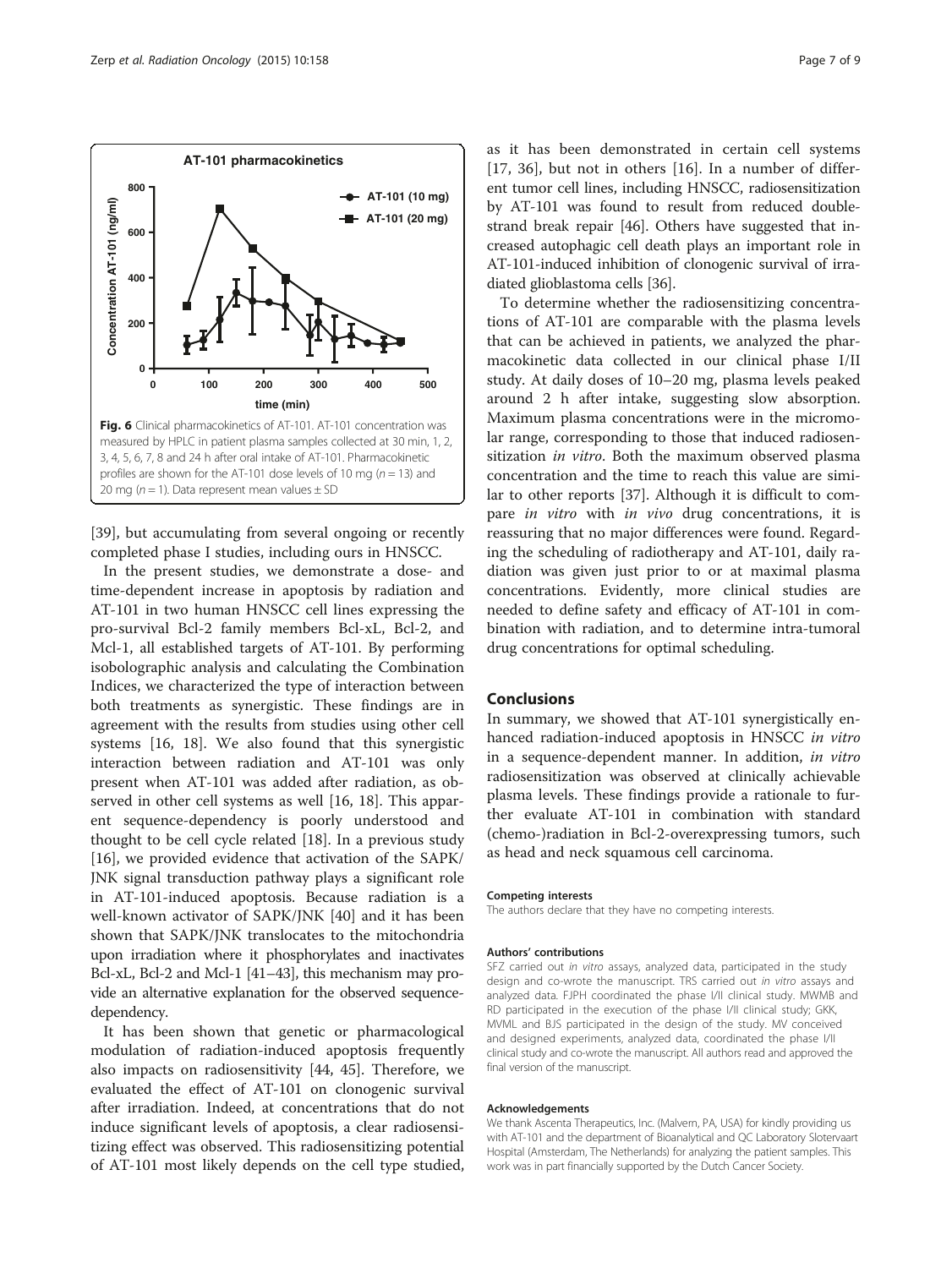#### <span id="page-7-0"></span>Author details

<sup>1</sup>Department of Biological Stress Response, The Netherlands Cancer Institute, Amsterdam, The Netherlands. <sup>2</sup>Department of Radiation Oncology, VU University Medical Center, Amsterdam, The Netherlands. <sup>3</sup>Department of Radiation Oncology (MAASTRO), GROW - School for Oncology and Developmental Biology, Maastricht University Medical Centre, Maastricht, The Netherlands. <sup>4</sup>Department of Head and Neck Surgery and Oncology, The Netherlands Cancer Institute, Amsterdam, The Netherlands. <sup>5</sup>Department of Radiotherapy, The Netherlands Cancer Institute, Amsterdam, The Netherlands. <sup>6</sup>The Netherlands Cancer Institute, Plesmanlaan 121, 1066 CX, Amsterdam, The Netherlands.

#### Received: 29 April 2015 Accepted: 22 July 2015 Published online: 30 July 2015

#### References

- 1. Pignon JP, le Maitre A, Maillard E, Bourhis J, Group M-NC. Meta-analysis of chemotherapy in head and neck cancer (MACH-NC): an update on 93 randomised trials and 17,346 patients. Radiother Oncol. 2009;92(1):4–14. doi[:10.1016/j.radonc.2009.04.014.](http://dx.doi.org/10.1016/j.radonc.2009.04.014)
- 2. Machtay M, Moughan J, Trotti A, Garden AS, Weber RS, Cooper JS, et al. Factors associated with severe late toxicity after concurrent chemoradiation for locally advanced head and neck cancer: an RTOG analysis. J Clin Oncol. 2008;26(21):3582–9. doi[:10.1200/JCO.2007.14.8841](http://dx.doi.org/10.1200/JCO.2007.14.8841).
- 3. Verheij M, Vens C, van Triest B. Novel therapeutics in combination with radiotherapy to improve cancer treatment: rationale, mechanisms of action and clinical perspective. Drug Resist Updat. 2010;13(1-2):29–43. doi[:10.1016/j.drup.2010.01.002](http://dx.doi.org/10.1016/j.drup.2010.01.002).
- 4. Abdullah LN, Chow EK. Mechanisms of chemoresistance in cancer stem cells. Clin Transl Med. 2013;2(1):3. doi[:10.1186/2001-1326-2-3.](http://dx.doi.org/10.1186/2001-1326-2-3)
- 5. Gallo O, Chiarelli I, Boddi V, Bocciolini C, Bruschini L, Porfirio B. Cumulative prognostic value of p53 mutations and bcl-2 protein expression in head-and-neck cancer treated by radiotherapy. Int J Cancer. 1999;84(6):573–9.
- 6. Ong F, Moonen LM, Gallee MP, ten Bosch C, Zerp SF, Hart AA, et al. Prognostic factors in transitional cell cancer of the bladder: an emerging role for Bcl-2 and p53. Radiother Oncol. 2001;61(2):169–75.
- 7. Reed JC, Miyashita T, Takayama S, Wang HG, Sato T, Krajewski S, et al. BCL-2 family proteins: regulators of cell death involved in the pathogenesis of cancer and resistance to therapy. J Cell Biochem. 1996;60(1):23–32.
- 8. Simonian PL, Grillot DA, Nunez G. Bcl-2 and Bcl-XL can differentially block chemotherapy-induced cell death. Blood. 1997;90(3):1208–16.
- 9. Chipuk JE, Moldoveanu T, Llambi F, Parsons MJ, Green DR. The BCL-2 family reunion. Mol Cell. 2010;37(3):299–310. doi[:10.1016/j.molcel.2010.01.025](http://dx.doi.org/10.1016/j.molcel.2010.01.025).
- 10. Cragg MS, Harris C, Strasser A, Scott CL. Unleashing the power of inhibitors of oncogenic kinases through BH3 mimetics. Nat Rev Cancer. 2009;9(5):321–6. doi:[10.1038/nrc2615](http://dx.doi.org/10.1038/nrc2615).
- 11. Kitada S, Leone M, Sareth S, Zhai D, Reed JC, Pellecchia M. Discovery, characterization, and structure-activity relationships studies of proapoptotic polyphenols targeting B-cell lymphocyte/leukemia-2 proteins. J Med Chem. 2003;46(20):4259–64.
- 12. Qian SZ, Wang ZG. Gossypol: a potential antifertility agent for males. Annu Rev Pharmacol Toxicol. 1984;24:329–60. doi[:10.1146/](http://dx.doi.org/10.1146/annurev.pa.24.040184.001553) [annurev.pa.24.040184.001553](http://dx.doi.org/10.1146/annurev.pa.24.040184.001553).
- 13. Oliver CL, Bauer JA, Wolter KG, Ubell ML, Narayan A, O'Connell KM, et al. In vitro effects of the BH3 mimetic, (-)-gossypol, on head and neck squamous cell carcinoma cells. Clin Cancer Res. 2004;10(22):7757–63.
- 14. Oliver CL, Miranda MB, Shangary S, Land S, Wang S, Johnson DE. (-)-Gossypol acts directly on the mitochondria to overcome Bcl-2- and Bcl-X(L)-mediated apoptosis resistance. Mol Cancer Ther. 2005;4(1):23–31.
- 15. Liu S, Kulp SK, Sugimoto Y, Jiang J, Chang HL, Dowd MK, et al. The (-)-enantiomer of gossypol possesses higher anticancer potency than racemic gossypol in human breast cancer. Anticancer Res. 2002;22(1A):33–8.
- 16. Zerp SF, Stoter R, Kuipers G, Yang D, Lippman ME, van Blitterswijk WJ, et al. AT-101, a small molecule inhibitor of anti-apoptotic Bcl-2 family members, activates the SAPK/JNK pathway and enhances radiation-induced apoptosis. Radiat Oncol. 2009;4:47.
- 17. Moretti L, Li B, Kim KW, Chen H, Lu B. AT-101, a pan-Bcl-2 inhibitor, leads to radiosensitization of non-small cell lung cancer. J Thorac Oncol. 2010;5(5):680–7.
- 18. Xu L, Yang D, Wang S, Tang W, Liu M, Davis M, et al. (-)-Gossypol enhances response to radiation therapy and results in tumor regression of human prostate cancer. Mol Cancer Ther. 2005;4(2):197–205.
- 19. Flack MR, Pyle RG, Mullen NM, Lorenzo B, Wu YW, Knazek RA, et al. Oral gossypol in the treatment of metastatic adrenal cancer. J Clin Endocrinol Metab. 1993;76(4):1019–24.
- 20. Stein RC, Joseph AE, Matlin SA, Cunningham DC, Ford HT, Coombes RC. A preliminary clinical study of gossypol in advanced human cancer. Cancer Chemother Pharmacol. 1992;30(6):480–2.
- 21. Van Poznak C, Seidman AD, Reidenberg MM, Moasser MM, Sklarin N, Van Zee K, et al. Oral gossypol in the treatment of patients with refractory metastatic breast cancer: a phase I/II clinical trial. Breast Cancer Res Treat. 2001;66(3):239–48.
- 22. Schelman WR, Mohammed TA, Traynor AM, Kolesar JM, Marnocha RM, Eickhoff J, et al. A phase I study of AT-101 with cisplatin and etoposide in patients with advanced solid tumors with an expanded cohort in extensive-stage small cell lung cancer. Invest New Drugs. 2014;32(2):295–302. doi:[10.1007/s10637-013-9999-7.](http://dx.doi.org/10.1007/s10637-013-9999-7)
- 23. Sonpavde G, Matveev V, Burke JM, Caton JR, Fleming MT, Hutson TE, et al. Randomized phase II trial of docetaxel plus prednisone in combination with placebo or AT-101, an oral small molecule Bcl-2 family antagonist, as first-line therapy for metastatic castration-resistant prostate cancer. Ann Oncol. 2012;23(7):1803–8.
- 24. Chou TC, Talalay P. Quantitative analysis of dose-effect relationships: the combined effects of multiple drugs or enzyme inhibitors. Adv Enzyme Regul. 1984;22:27–55.
- 25. Steel GG, Peckham MJ. Exploitable mechanisms in combined radiotherapychemotherapy: the concept of additivity. Int J Radiat Oncol Biol Phys. 1979;5(1):85–91.
- 26. Lin H, Gounder MK, Bertino JR, Kong AN, DiPaola RS, Stein MN. A validated HPLC assay for the determination of R-(-)-gossypol in human plasma and its application in clinical pharmacokinetic studies. J Pharm Biomed Anal. 2012;66:371–5.
- 27. Maas C, Verbrugge I, de Vries E, Savich G, van de Kooij LW, Tait SW, et al. Smac/DIABLO release from mitochondria and XIAP inhibition are essential to limit clonogenicity of Type I tumor cells after TRAIL receptor stimulation. Cell Death Differ. 2010;17(10):1613–23. doi[:10.1038/cdd.2010.39.](http://dx.doi.org/10.1038/cdd.2010.39)
- 28. Konopleva M, Contractor R, Tsao T, Samudio I, Ruvolo PP, Kitada S, et al. Mechanisms of apoptosis sensitivity and resistance to the BH3 mimetic ABT-737 in acute myeloid leukemia. Cancer Cell. 2006;10(5):375–88. doi:[10.1016/j.ccr.2006.10.006](http://dx.doi.org/10.1016/j.ccr.2006.10.006).
- 29. Tse C, Shoemaker AR, Adickes J, Anderson MG, Chen J, Jin S, et al. ABT-263: a potent and orally bioavailable Bcl-2 family inhibitor. Cancer Res. 2008;68(9):3421–8. doi:[10.1158/0008-5472.CAN-07-5836.](http://dx.doi.org/10.1158/0008-5472.CAN-07-5836)
- 30. Lessene G, Czabotar PE, Colman PM. BCL-2 family antagonists for cancer therapy. Nat Rev Drug Discov. 2008;7(12):989–1000. doi[:10.1038/nrd2658.](http://dx.doi.org/10.1038/nrd2658)
- 31. Yecies D, Carlson NE, Deng J, Letai A. Acquired resistance to ABT-737 in lymphoma cells that up-regulate MCL-1 and BFL-1. Blood. 2010;115(16):3304–13. doi[:10.1182/blood-2009-07-233304](http://dx.doi.org/10.1182/blood-2009-07-233304).
- 32. Wu H, Schiff DS, Lin Y, Neboori HJ, Goyal S, Feng Z, et al. Ionizing radiation sensitizes breast cancer cells to Bcl-2 inhibitor, ABT-737, through regulating Mcl-1. Radiat Res. 2014;182(6):618–25. doi:[10.1667/RR13856.1.](http://dx.doi.org/10.1667/RR13856.1)
- 33. Wei D, Zhang Q, Schreiber JS, Parsels LA, Abulwerdi FA, Kausar T, et al. Targeting mcl-1 for radiosensitization of pancreatic cancers. Transl Oncol. 2015;8(1):47–54. doi[:10.1016/j.tranon.2014.12.004.](http://dx.doi.org/10.1016/j.tranon.2014.12.004)
- 34. Bauer JA, Trask DK, Kumar B, Los G, Castro J, Lee JS, et al. Reversal of cisplatin resistance with a BH3 mimetic, (-)-gossypol, in head and neck cancer cells: role of wild-type p53 and Bcl-xL. Mol Cancer Ther. 2005;4(7):1096–104.
- 35. Wang X, Wang J, Wong SC, Chow LS, Nicholls JM, Wong YC, et al. Cytotoxic effect of gossypol on colon carcinoma cells. Life Sci. 2000;67(22):2663–71.
- 36. Keshmiri-Neghab H, Goliaei B, Nikoofar A. Gossypol enhances radiation induced autophagy in glioblastoma multiforme. Gen Physiol Biophys. 2014;33(4):433–42. doi:[10.4149/gpb\\_2014017](http://dx.doi.org/10.4149/gpb_2014017).
- 37. Wolter KG, Wang SJ, Henson BS, Wang S, Griffith KA, Kumar B, et al. (-)-gossypol inhibits growth and promotes apoptosis of human head and neck squamous cell carcinoma in vivo. Neoplasia. 2006;8(3):163–72.
- 38. Mohammad RM, Wang S, Aboukameel A, Chen B, Wu X, Chen J, et al. Preclinical studies of a nonpeptidic small-molecule inhibitor of Bcl-2 and Bcl-X(L) [(-)-gossypol] against diffuse large cell lymphoma. Mol Cancer Ther. 2005;4(1):13–21.